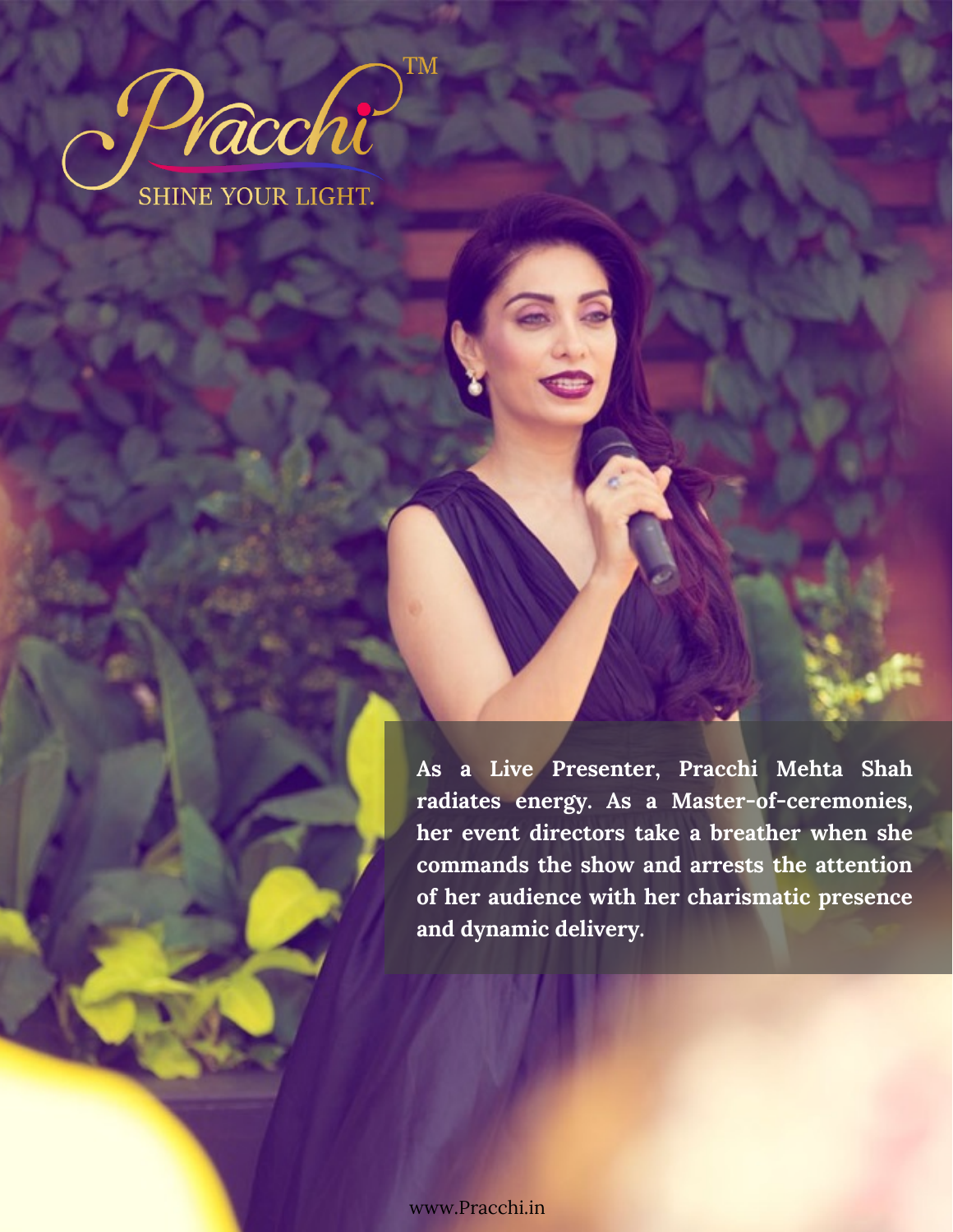### **Her greatest passion is to connect, energize, and heart craft memorable moments.**

As a child, Pracchi would effortlessly capture the attention of her audience and gleefully enjoy the spotlight. She has been a **dynamo in school, a radio jockey, and an advertising model** and she has also bagged the **'Top Ten Finalist Title'** at **Mrs. Gladrags 2007.**

#### **WHY CHOOSE PRACCHI?**

Her unique ability is in **simplifying** the complicated and **presenting** the complex ideas with utmost charm, creativity, and conviction.

As a highly engaging, entertaining, and educative presenter, she **mesmerizes** her audience with her inimitable blend of **storytelling, drama, and voice power**.



Majoring with a **Masters in Psychology** and Certification in **Image Consulting**, Pracchi is the **Go-to-Expert** in Social and Presentation Skills.

**Thinking on her feet**, **her sharp observation skills** plus the desire to **positively impact** has helped her to flourish as a live presenter and master-of-ceremonies.

### **WHAT'S DIFFERENT ABOUT HER?**

Her strategic and **perfectly researched approach** is one of the biggest benefits her clients, her event directors, and marketing leaders get.

Her **varied interest** in fashion, aesthetics, spirituality, music, drama, fitness, food, health, and travel sharpens her creative thirst and edge.

Pracchi has been **mentored by legends** Ameen Sayani, Partap Sharma, Nadira Babbar, Maureen Wadia, and many more.

Her voiceover and radio jockey stints have enhanced her abilities to communicate and **connect emphatically** with **an unseen audience**.

## SHINE YOUR LIGHT